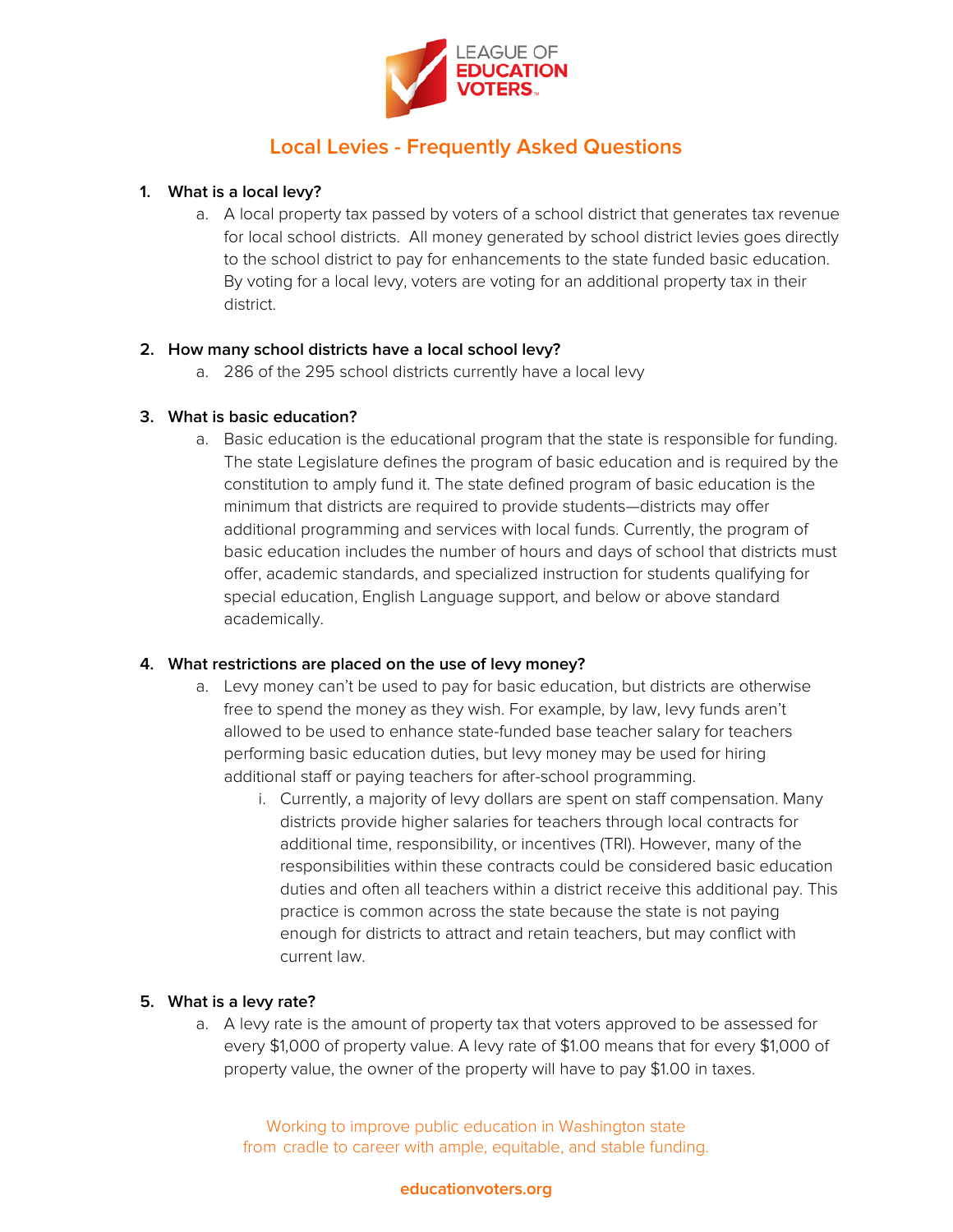

- i. E.g., If a homeowner has a house valued at \$200,000 and the voters passed a levy at a \$1.00 levy rate, that will cost the homeowner \$200 annually in property taxes.
- **6. Why do districts generate different amounts of levy dollars for passing the same levy rates?**
	- a. A levy rate of \$1.00 in a district with an average property value of \$200,000 will generate \$200 per household in levy funding, but a district with a \$1.00 levy rate and an average property value of \$600,000 will generate \$600 per household for the same level of property tax. Districts can have the same levy rate, but raise very different amounts of money because the average property value of a district varies widely across Washington.

## **7. What is a levy lid (cap)?**

- a. The amount of money that can be raised through local levies is capped by the state at 28% of the combined state and federal education funding received by a district.
	- i. E.g., if a district receives a combined \$1,000,000 in funding from state and federal sources, the maximum amount their local levy can raise is \$280,000.

## **8. Do all districts have the same levy lid?**

- a. 90 of the 295 school districts in Washington have levy lids above the 28% state levy lid ranging from 28.01% to 37.9%. Some districts have a higher levy lid because of a temporary solution to an education funding shortfall by the state in 1977. This higher cap was supposed to be phased out, but was made permanent for some districts in the 1980s.
	- i. At a 28% levy rate a district that receives \$1,000,000 in state and federal funding can raise up to \$280,000 with their local levy, while a district with a 37.9% levy lid getting the same level of state and federal funding would be able to raise \$379,000. That's 35% more through levies than a district with a 28% levy rate

## **9. How many school districts collect a local levy that is greater than or equal to the state levy lid of 28%?**

- a. 118 districts have passed a levy that is 28% or more of their combined state and federal revenues
- b. These 118 districts account for over 71% of the statewide student enrollment

## **10. What is the levy cliff?**

a. In 2010, the Legislature raised the state levy lid from 24% to 28% to allow local school districts to raise additional funds during the economic recession. This

Working to improve public education in Washington state from cradle to career with ample, equitable, and stable funding.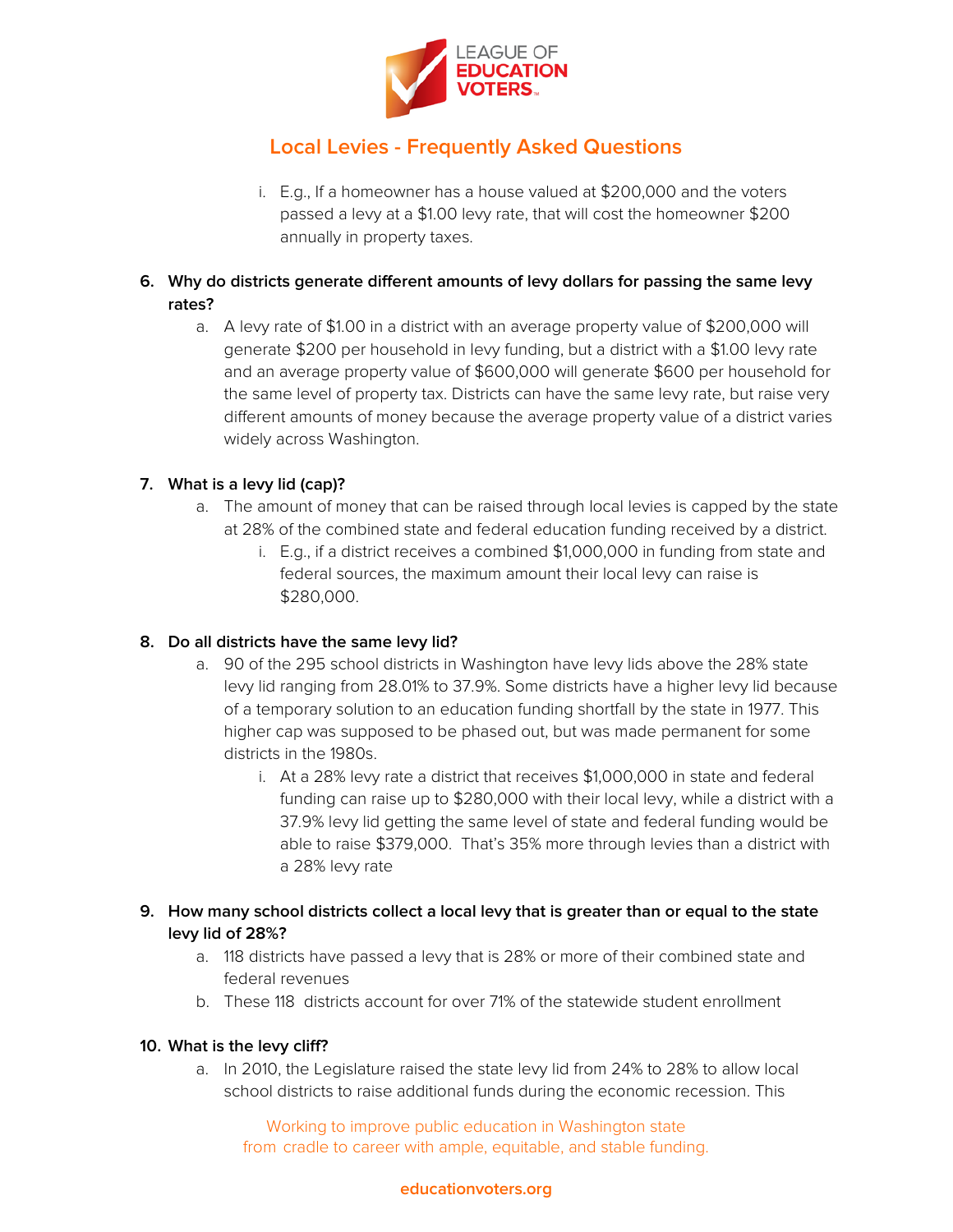

increase is set to expire in 2018, which will decrease the amount of money that districts will be allowed to raise through local levies. This reduction in ability to raise funds is called the "levy cliff."

### **11. How will districts be impacted by the levy cliff?**

a. In most districts the levy cliff would reduce a district's combined federal, state, and local revenues by 1%-4%, but several districts would see a reduction in funding of up to 9 percent. The levy cliff will not have any impact on 27 districts. See how your district revenues are impacted [here.](http://www.k12.wa.us/SAFS/Misc/2016-17/2017LevyCliffImpactAnalysis.xlsx) (If the link does not work, go to [http://www.k12.wa.us/SAFS/default.asp,](http://www.k12.wa.us/SAFS/default.asp) and click on the 2017 Levy Cliff Impact Analysis halfway down the page)

#### **12. How will students be impacted by the levy cliff?**

a. The impact to students will be felt differently from district to district depending on what local decisions are made to cope with the reduced funding. Low-income students may be disproportionately impacted if the levy cliff goes into effect, as a result of cuts to programming and supports or the reduction of staff in high-poverty schools. When districts reduce staff, districts and unions often have collective bargaining agreements that specify the most junior staff are reduced first—these junior staff are typically concentrated in high-poverty schools.

#### **13. How much will extending the levy cliff one year cost the state?**

a. Extending the levy cliff one year will cost the state of Washington \$100 million. This is due to an increase in Local Effort Assistance (LEA) funding provided by the state to districts. The higher levy rate results in larger amounts of LEA.

#### **14. What is Local Effort Assistance (LEA)?**

a. Because of differences in property values, some districts can pass a levy with a levy tax rate of \$1.28 and raise \$3,000 per student while other districts can pass a levy rate of \$4.21 and raise only \$500 per student. To compensate for the difference in ability to raise money through local levies, the state supplements districts with higher than average levy tax rates by providing additional funding called Local Effort Assistance (LEA). LEA is intended to ease the property tax burden of districts with low property values, it is not intended to make equitable resources available to districts.

#### **15. How much LEA support do districts receive?**

a. Districts with low property values have higher amounts of LEA for which they are eligible, while districts with property values closer to, but still below, the state average are eligible for smaller amounts of LEA. In order to receive LEA funds from

Working to improve public education in Washington state from cradle to career with ample, equitable, and stable funding.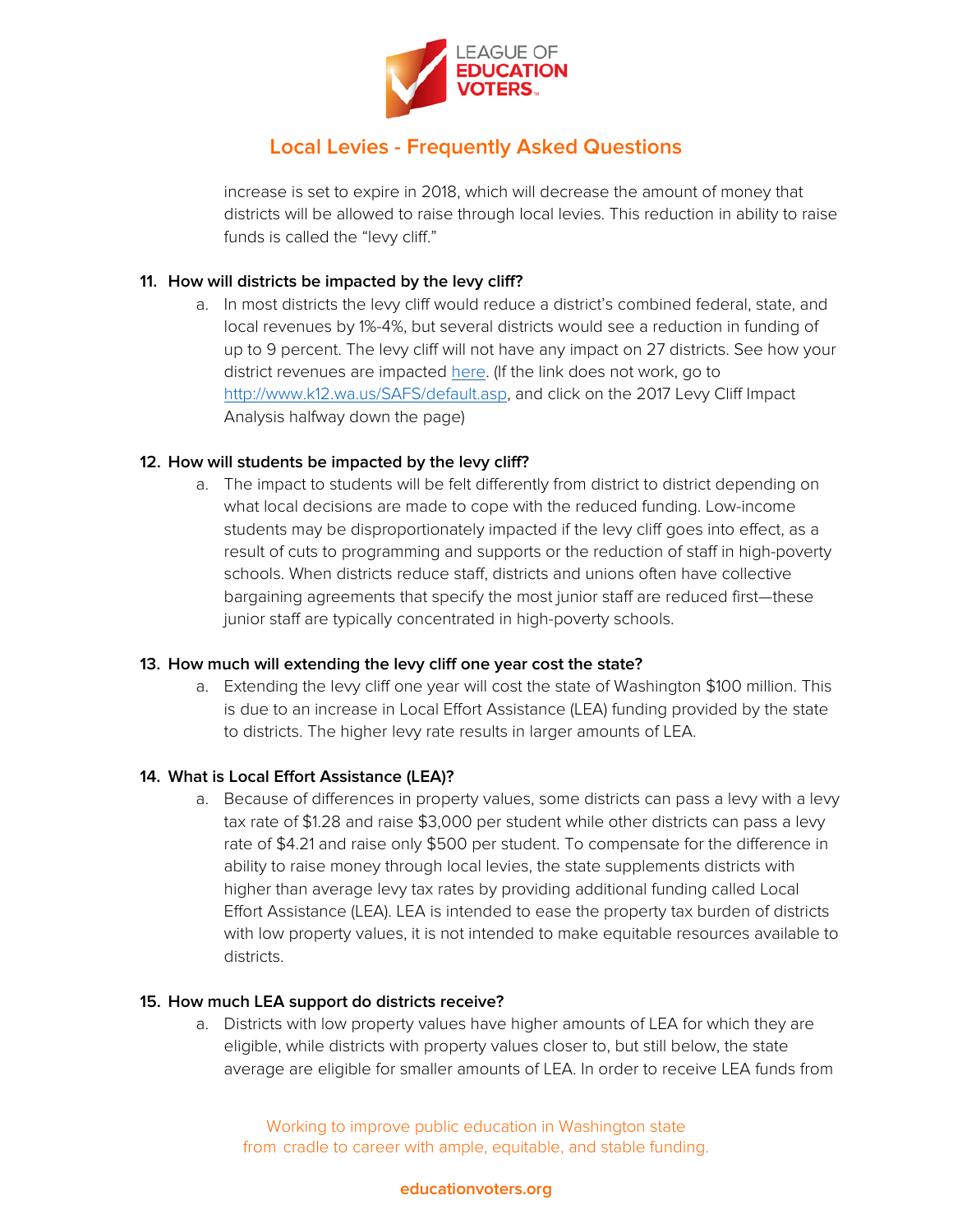

the state, districts must pass a local levy.

#### **16. How many districts are eligible to receive LEA?**

- a. 215 of the 295 school districts are eligible to receive LEA funds if they pass a local levy
- b. 80 of the 295 school districts are not eligible to receive LEA

#### **17. How many districts receive LEA?**

- a. 207 of the 215 LEA eligible districts receive LEA funds because they passed a local levy.
- **18. How many districts receive the maximum LEA support for which their district is eligible?**
	- a. 191 of the 207 districts receiving LEA receive the maximum level of LEA possible
- **19. Of the districts that receive LEA how many districts have combined levy and LEA revenues that are equal to or higher than the state levy lid of 28%?**
	- a. 97 districts that receive LEA have combined LEA and levy revenues that are equal to or greater than the 28% state levy lid
		- i. These 97 districts account for 53% or 563,000 of the students enrolled in Washington.

#### **20. Is the Supreme Court requiring Washington to reform the school levy system?**

a. The Court said that the state must meet its paramount duty to fund basic education so districts aren't put in a position to have to spend levy dollars to provide a basic education for their students. The Court did not require the state to make any changes or reforms to the current levy system, only that the state must pay for the full cost of basic education.

## **21. What is the 'levy swap'?**

- a. The levy swap is a proposal to increase the amount of state funding directed at education. It would increase the state property tax rate, while reducing local levy property taxes by the same amount. For districts with a minimal to no local levy tax this would be a property tax increase, but for most districts it would not change the amount of money paid in property taxes.
- b. The levy swap would increase the amount of state property tax collected for education and decrease the amount of property tax collected by local school districts, but it would not put new money into the education system. This proposal would change who collects the property taxes and who gets credit for providing the funding to schools.

Working to improve public education in Washington state from cradle to career with ample, equitable, and stable funding.